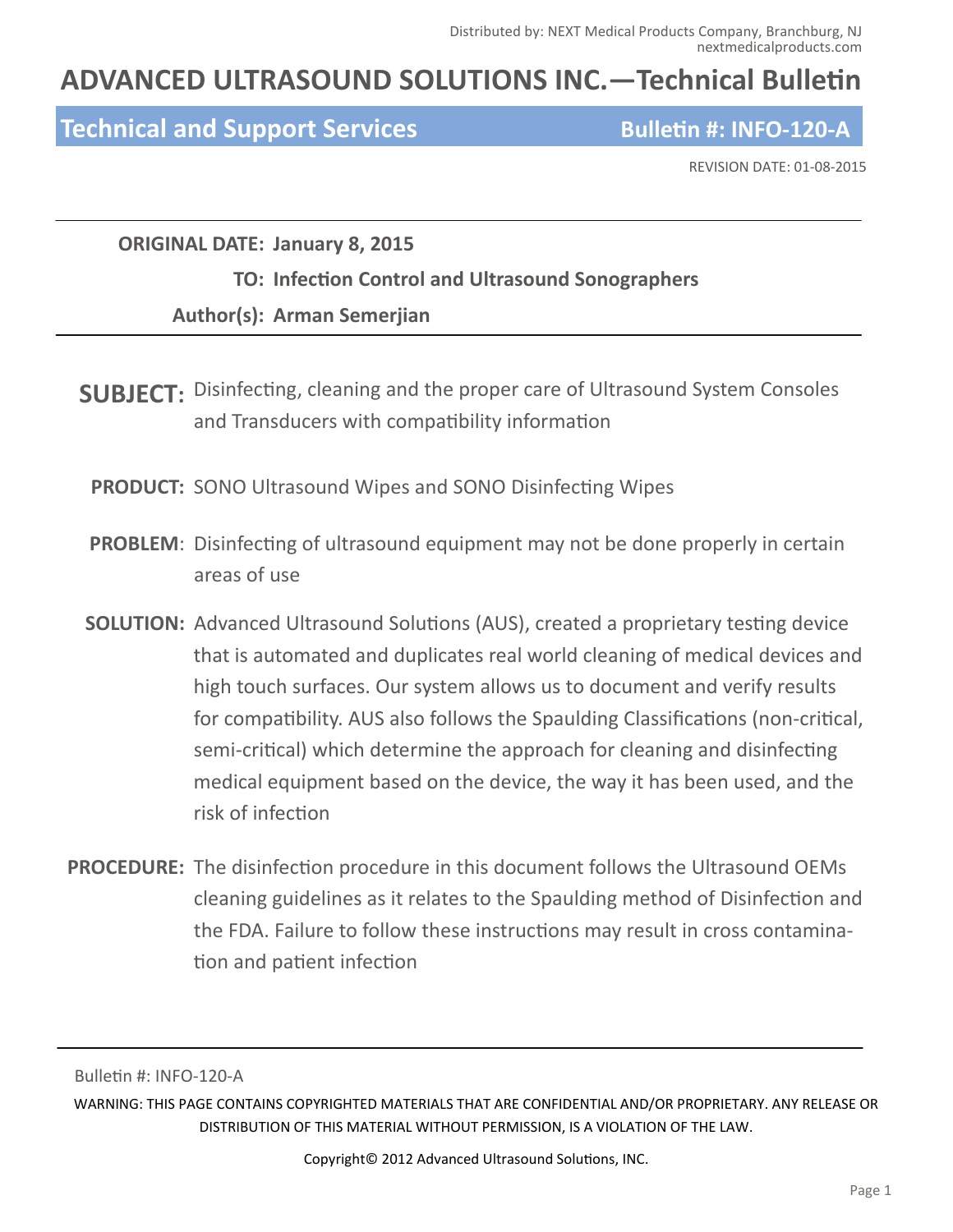# **ADVANCED ULTRASOUND SOLUTIONS INC. - Technical Bulletin**

## **Technical and Support Services**<br> **Bulletin #: INFO-120-A**

REVISION DATE: 01‐08‐2015

## **Cleaning and Disinfecting of Ultrasound Transducers and Consoles**

The level of cleaning and disinfecting required for the system is dictated by the type of tissue it contacts during use. **Please follow one of the instrucƟons below depending on the level your procedure falls under.**

| <b>SPAULDING METHOD OF DISINFECTION</b>                                                    | Spaulding classifications (non-critical, semi-critical) determine<br>the approach for cleaning and disinfection of medical equip-<br>ment based on the device, the way it has been used, and the<br>risk of infection. The system and transducers are designed for<br>use within the Spaulding classifications of non-critical and semi-<br>critical uses.                                     |  |
|--------------------------------------------------------------------------------------------|------------------------------------------------------------------------------------------------------------------------------------------------------------------------------------------------------------------------------------------------------------------------------------------------------------------------------------------------------------------------------------------------|--|
| <b>VERIFY EXPIRATION INFO FOR THE PACKAGE</b><br><b>OF SONO WIPES</b>                      | The bottom of each package or canister has the manufac-<br>1.<br>ture date stamped                                                                                                                                                                                                                                                                                                             |  |
|                                                                                            | SONO has a 2 year shelf life from the DOM (date of manu-<br>2.<br>facture)                                                                                                                                                                                                                                                                                                                     |  |
|                                                                                            | The product expires 1 year from the date the package is<br>3.<br>opened for use                                                                                                                                                                                                                                                                                                                |  |
| <b>VERIFY CHEMICAL COMPATIBILITY</b>                                                       | See Compatibility list at the end of this document to make sure<br>your OEM is listed. If you do not see your Medical Device Man-<br>ufacturer listed, contact your local sales, applications or ser-<br>vice team and ask them to verify SONO for your product. Most<br>Manufacturers can qualify a product from the active ingredi-<br>ents but will likely reach out to us for testing data |  |
| YOUR SYSTEM DID NOT COME IN CONTACT<br>WITH BROKEN SKIN, BLOOD, OR BODILY<br><b>FLUIDS</b> | Follow instructions on the following page for NON-CRITICAL<br>MEDICAL DEVICE cleaning and disinfecting (LLD, Low Level Dis-<br>infection)                                                                                                                                                                                                                                                      |  |
| YOUR SYSTEM CAME IN CONTACT WITH<br><b>BROKEN SKIN, BLOOD, OR BODILY FLUIDS</b>            | Follow instructions on the following page for SEMI-CRITICAL<br>MEDICAL DEVICE cleaning and disinfecting (HLD, High-Level<br>Disinfection)                                                                                                                                                                                                                                                      |  |

Bulletin #: INFO-120-A

WARNING: THIS PAGE CONTAINS COPYRIGHTED MATERIALS THAT ARE CONFIDENTIAL AND/OR PROPRIETARY. ANY RELEASE OR DISTRIBUTION OF THIS MATERIAL WITHOUT PERMISSION, IS A VIOLATION OF THE LAW.

Copyright© 2012 Advanced Ultrasound Solutions, INC.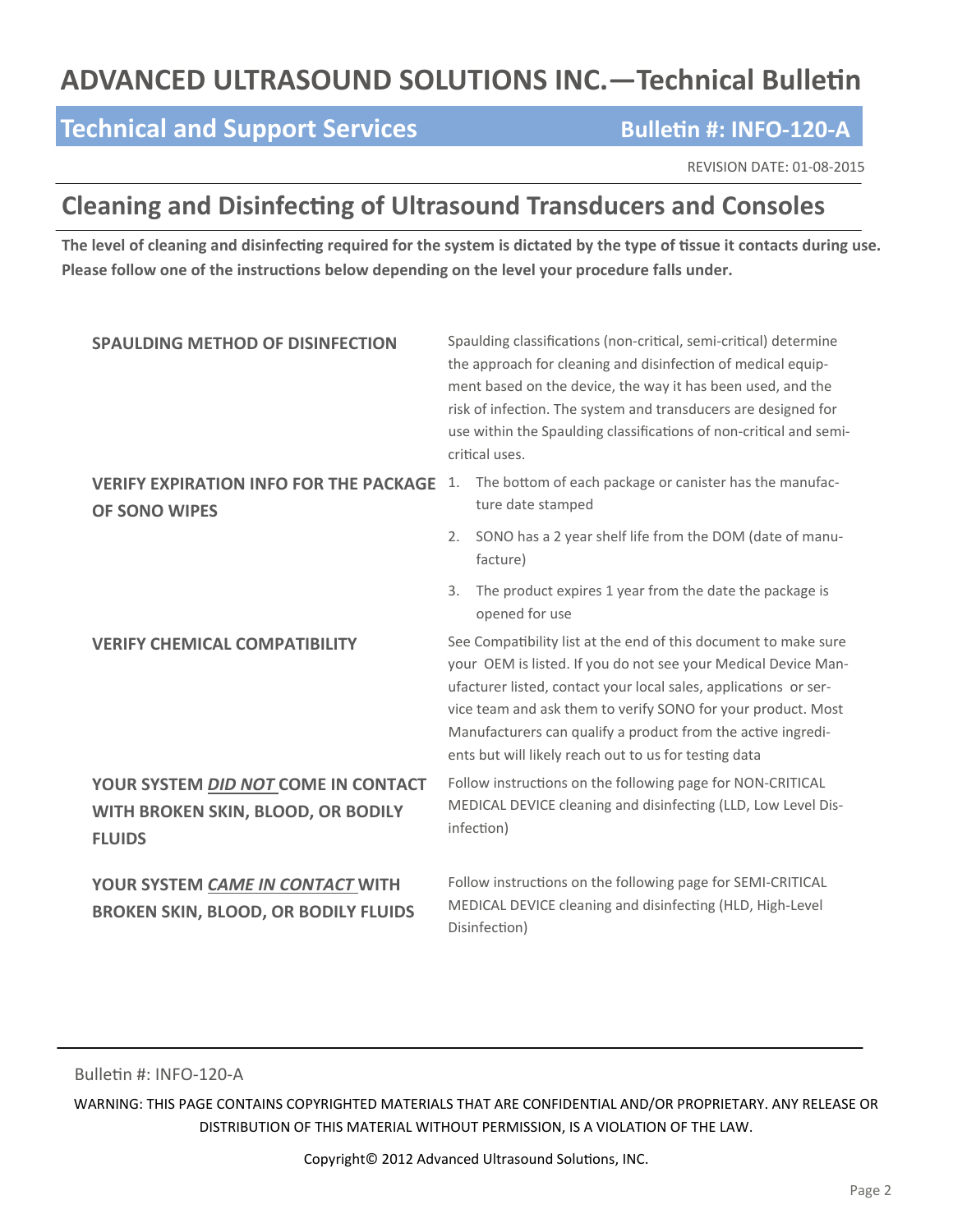# **ADVANCED ULTRASOUND SOLUTIONS INC. - Technical Bulletin**

## **Technical and Support Services**<br> **Bulletin #: INFO-120-A**

REVISION DATE: 01‐08‐2015

## **Cleaning and Disinfecting of Ultrasound Transducers and Consoles**

The level of cleaning and disinfecting required for the system is dictated by the type of tissue it contacts during use. **Please follow one of the instrucƟons below depending on the level your procedure falls under.**

| <b>NON-CRITICAL MEDICAL DEVICE</b><br><b>CLEANING AND DISINFECTING</b> | The system or transducer <i>did not</i> come in contact with broken skin, blood, mucosal<br>membranes, or bodily fluids. See Instructions below: |                                                                                                                                                                                                                                                                                                                                                         |
|------------------------------------------------------------------------|--------------------------------------------------------------------------------------------------------------------------------------------------|---------------------------------------------------------------------------------------------------------------------------------------------------------------------------------------------------------------------------------------------------------------------------------------------------------------------------------------------------------|
| (LOW-LEVEL DISINFECTING)                                               | 1.                                                                                                                                               | Lightly wipe down outer areas of the system console with SONO that were<br>touched during the procedure. Do not squeeze the towel over keys or areas<br>where liquid can penetrate to the electronics. If you are going to wipe vigorous-<br>ly to remove gel or visible soil, it is recommended that you turn the unit off and<br>unplug from the wall |
|                                                                        |                                                                                                                                                  | 2. Remove any gel from the surface of the transducer with a non-abrasive, lint free<br>dry wipe                                                                                                                                                                                                                                                         |
|                                                                        | 3.                                                                                                                                               | Take a wipe and lightly move around the transducer where contact with the<br>patient was made                                                                                                                                                                                                                                                           |
|                                                                        | 4.                                                                                                                                               | Wrap the wipe around the head of the transducer and leave in transducer hold-<br>er as you prepare for your next patient (this process will guarantee that the con-<br>tact time for proper disinfection was made)                                                                                                                                      |
|                                                                        | 5.                                                                                                                                               | Take the cloth and wipe down the head again and the cable of the transducer                                                                                                                                                                                                                                                                             |
|                                                                        | 6.                                                                                                                                               | This process should be done with each transducer used on the patient                                                                                                                                                                                                                                                                                    |
| <b>SEMI-CRITICAL MEDICAL DEVICE</b>                                    | 1.                                                                                                                                               | Turn off the system by pressing the power button                                                                                                                                                                                                                                                                                                        |
| <b>CLEANING AND DISINFECTING</b>                                       | 2.                                                                                                                                               | Unplug power cord                                                                                                                                                                                                                                                                                                                                       |
| (HIGH-LEVEL DISINFECTING)                                              | 3.                                                                                                                                               | Unplug transducer from system and remove any sheathing and place transducer<br>where it will not cross contaminate clean equipment                                                                                                                                                                                                                      |
|                                                                        | 4.                                                                                                                                               | Wipe off any blood or bodily fluid that is visible on the system console and<br>transducer using a fresh wipe for each                                                                                                                                                                                                                                  |
|                                                                        | 5.                                                                                                                                               | Take your time cleaning the system to insure a minimum 4 minute wet time is<br>met                                                                                                                                                                                                                                                                      |
|                                                                        | 6.                                                                                                                                               | Pre-clean the transducer including the cable using a new SONO Wipe and let air<br>dry prior to placing into your facilities HLD process (i.e. soaking station,<br>Trophon, ASTRA, TD100)                                                                                                                                                                |
|                                                                        | 7.                                                                                                                                               | Do not soak or wipe any electronic components like the inside of the connector<br>housing                                                                                                                                                                                                                                                               |

Bulletin #: INFO-120-A

WARNING: THIS PAGE CONTAINS COPYRIGHTED MATERIALS THAT ARE CONFIDENTIAL AND/OR PROPRIETARY. ANY RELEASE OR DISTRIBUTION OF THIS MATERIAL WITHOUT PERMISSION, IS A VIOLATION OF THE LAW.

Copyright© 2012 Advanced Ultrasound Solutions, INC.